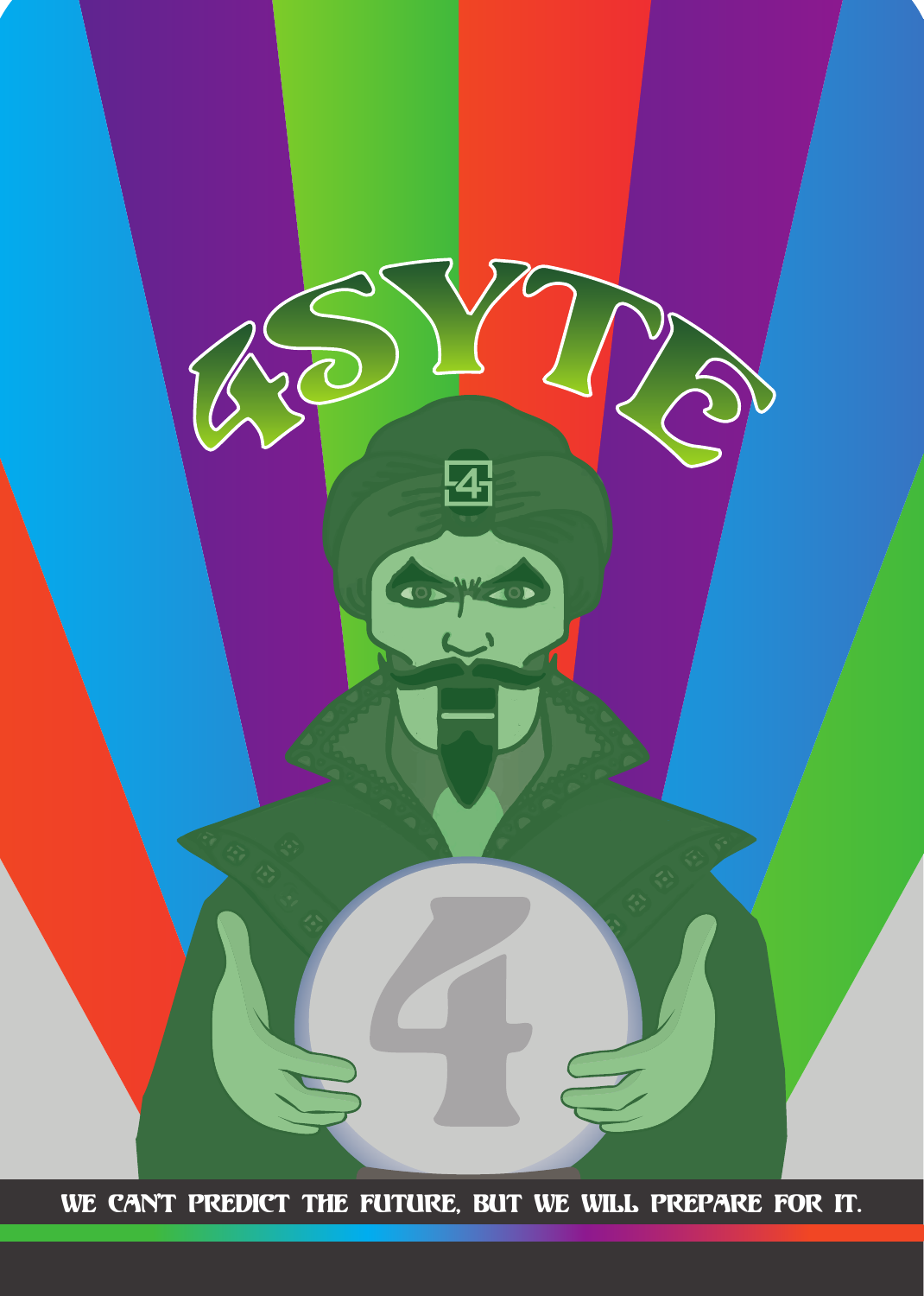**4Syte Past, Present and Future!** A Q&A with Nick Sellars A.C.I.B. | Group Managing Director



 $\angle$ 021 started off with another national lockdown. However, the uncertain times didn't put a stop to 4Syte's growth plans, and it ended up being an exceptional year with some incredible achievements. So, what were the major accomplishments, how has the team supported the growth, and can 2022 top it?

## **In early 2021 4Syte Group entered into an agreement with Barclays for the transfer of assets from the bank's factoring portfolio. How did this deal contribute to the overall growth of the company?**

In terms of client numbers, quality and revenue as well as market perception, the purchase of the Barclays portfolio made a huge contribution to the Group. In terms of funds out less so, but that was partly attributable to a huge recovery in all our clients' fortunes as client turnover hit, and sometimes exceeded, pre-pandemic levels. There was also tremendous growth in new business.

## **4Syte Structured Finance secured a revolving credit facility with a senior lender in Q1 to support the further expansion of your secured lending portfolio. In what ways has this benefitted the business?**

The plan was always to bring in a quality senior lender once we had funded and built the original platform, the idea being to drive down our cost of funding and to enable us to write more and better-quality business. They are the immediate benefits and we have tried to take advantage of these positives, allowing us to progress to the next stage of our development.

## **4Syte Group was awarded 'Best UK SME Finance Provider 2021' by the Greater London Enterprise Awards, and 4Syte Structured Finance was awarded 'Secured and Bridging Loan Lender of the Year 2021' by the SME Funding Awards. What did these awards mean to you, and how do you feel they reflect the 4Syte brand?**

They are tremendous accolades, which were a complete surprise and not sought after but we were proud and delighted to receive them. The organisations making these awards are highly credible and totally independent in their choice. I'm sure that the successful migration of long-standing clients from Barclays to a relatively young and independent finance business didn't go unnoticed, but the fact that a bank of Barclays' stature put their trust in 4Syte to 'look after' their clients demonstrated our ability and care in this specialist area.

They reflect the 4Syte brand because SMEs are our entire focus and our efforts were recognised during very difficult trading conditions for our clients who could talk to us, and we listened and acted. We focused on cash availability when revenue was hard or impossible to generate, and keeping our doors open for new business when the shutters were slammed shut by some of our competitors.

## You 'strive to be different from the stereotypical financier'. What differentiates 4Syte from other finance providers?

I'm sure many financiers have different sets of qualities that are commensurate with those organisations and the price points and service levels they want to achieve. We employ bright, intelligent people; some extremely experienced, some young and hungry that we can train and develop, so the business has a future. We choose them for their personable nature and their ability to talk to people. We delegate responsibility and support their decisions. We want them to be highly responsive to the needs of prospective and existing clients and be commercial, whilst recognising risk. We offer a range of services to SMEs, addressing how best to solve their cashflow needs or longer term structural funding; whether that's funding assets, collecting debt or protecting our clients against insolvency of their customers. Most importantly, we are always available to speak to our clients at the level they need.

#### Join us on LinkedIn: **in** 4Syte Ltd info@4syte.co.uk | Second Floor, Steeple House, Church Lane, Chelmsford CM1 1NH | 01245 377 032 uur news and insights and some helpful information. Visit www.4syte.co.uk/blog to learn more.<br>with insights and some helpful i

## **In what ways are your new London and Yorkshire offices supporting the company's continuous growth?**

Whilst we recognise that working from home carries some benefits and plugs the odd geographical hole where we are not fully represented, we feel our staff and the business benefits creatively and operationally from regular social interaction, with each other, with our clients and with our business partners. That means committing to an office environment.

To do that effectively, we need representation in some key areas, namely Essex, Yorkshire and Central London. Essex is our main operational hub. Yorkshire simply replicates that in the North of England and houses our specialist Construction Finance division. London is a great place for us to meet clients and introducers. Balder Capital stands next to 4Syte as both an investor in the business, but also as an advisory complement working with 4Syte to offer clients more bespoke advice around equity or larger debt raises, or disposals, business valuations or acquisitions.

#### **How has your team been coping with the increased workload over this past year, and have you made any changes to how you operate?**

The staff have been magnificent. We always knew that workload would peak during the take-on phase, particularly with the Barclays migration. That was really all hands on deck, and we never knew at the outset how many clients would come over. We have also recruited so there has been a bedding in process for staff and clients alike. As always, whenever there is growth, you must continuously check your processes so you get the right balance of efficiency, service, risk and profitability. My view has always been high service levels equals good risk mitigation. I'm happy that we have achieved the right balance and I believe our clients feel the same.

## **What qualities do you focus on when building and developing your team?**

A capability to buy into our culture is key. The qualities we look for are innate intelligence, quick thinking, taking responsibility, a high service ethic, a team player and finally a sense of humour. The team must be cohesive with a balance of youth and experience. As a growing business we will always look for those that can learn, develop and step up to the mark.

#### **4Syte is turning 6 this year. How has the journey been so far? Any achievements you are particularly proud of?**

I'm proud every day I walk into the office and see how we have all grown as a group together. I'm proud of how motivated we all are and how much we care for our clients, the business and each other. We have a creative and dynamic Board and senior management team, and that energy is replicated throughout the whole company.

#### **What are some of the most valuable lessons you have learnt in 2021?**

Only that you are never too old to learn. Be decisive and keep an open mind. Spread the work and spread the joy!

## **How do you see the Group growing in 2022?**

I'm sure we will do very well and confident that we will grow in asset terms and profitably. How we do it remains a secret until we do it.

# **Read More From The Team**

Our news and insights are here to give you the latest updates on our company, along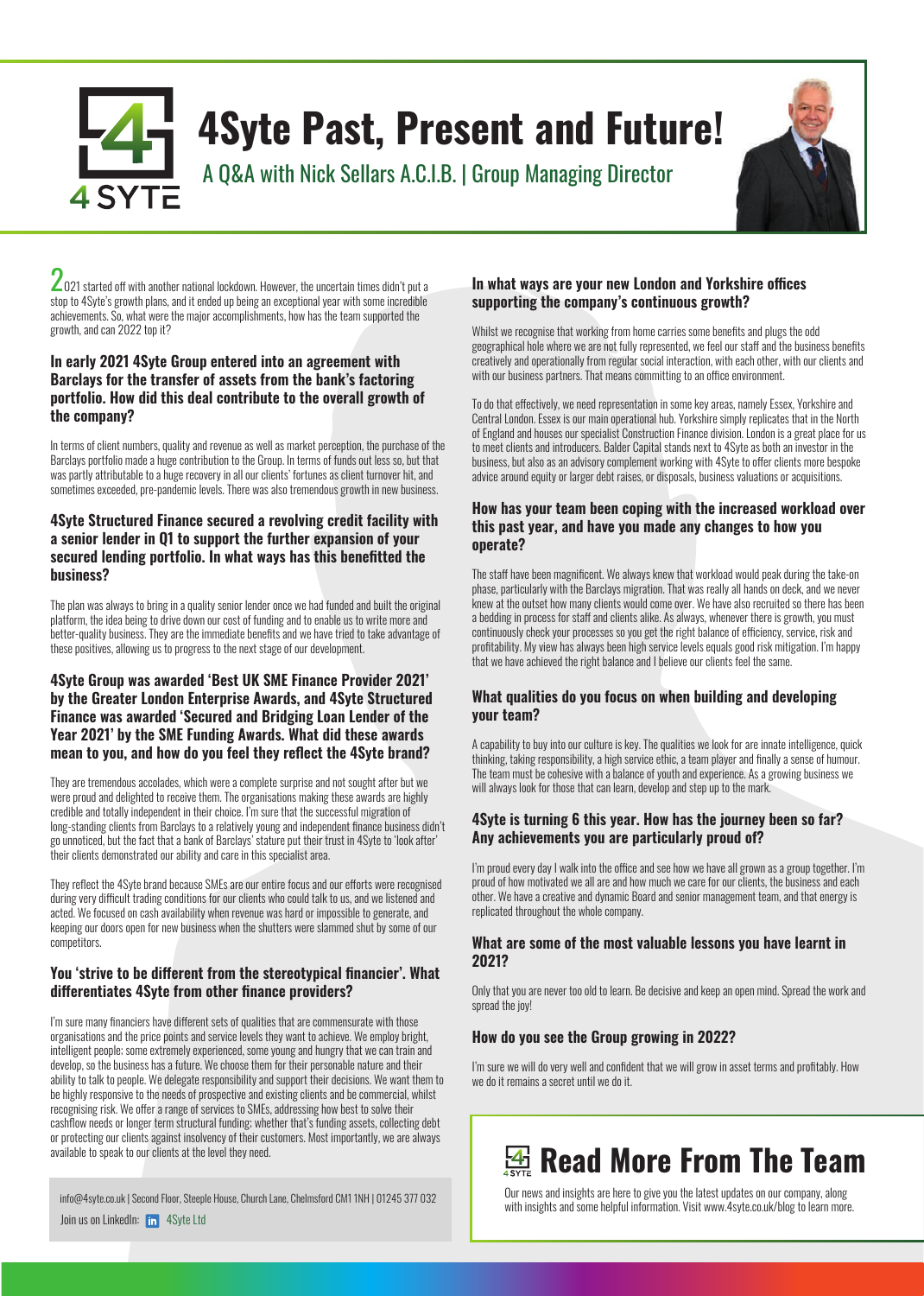# $\overline{4}$  The 'Go-To' Place For UK SME Financing<br>
SYTE The Four Pillars of 4Syte: Invoice Finance, Construction Finance, Trade Finance and Secured Lending



## **Invoice Finance**

4Syte Funding offers a range of SME invoice finance services to suit your business.

- $\rightarrow$  Invoice Finance & Full-Service Factoring
- $\rightarrow$  Disclosed Invoice Discounting
- $\rightarrow$  CHOCS



## **Construction Finance**

4Syte Construction Finance offers invoice finance services focusing on SMEs in the construction sector as well as other contractual businesses.

- $\rightarrow$  Invoice Finance
- $\rightarrow$  Full-Service Factoring

## **Trade Finance**

4Syte Trade offers funding for the whole of your trade cycle. 4Syte Trade is available exclusively to Clients taking out an invoice finance facility with a 4Syte company.

 $\rightarrow$  Purchase Finance together with Invoice Finance



## **Structured Finance**

4Syte Structured Finance offers structured business loans to SMEs which are secured against commercial & residential real estate.

- $\rightarrow$  Term Loans
- $\rightarrow$  Bridging Loans
- $\rightarrow$  Interest-Only Loans

## Debt/Sales Ledger Focused **Decisions**

 $\mathsf{Im}$ 

- $\ln$ Available To All Businesses, From The Simple and Straightforward To Those Undergoing Complex Restructuring
- $\overline{\mathbb{P}}_1$ We Offer A Full Credit Management Service, Taking Care of Credit Limits and Protecting You from Insolvency
- $\mathbb{R}^2$ Funding Available on Contractual or Part Contractual Portfolios
- $\overline{\mathbb{Q}}$  . Debt/Sales Ledger Focused **Decisions**
- Unlocking Your Cash Against  $-\oplus$ Contracts, Framework Agreements, Application for Payments and Staged Invoices
- $\cdot \circ$ Funding for the Whole of Your Trade Cycle
- !☆¦ Funding Imports Into the UK Based Upon Verified POs

Highly Experienced Professionals

**Highly Experienced Professionals** 

Committed to Fast Turnaround on Enquiries

**Turnaround on Enquiries Committed to Fast** 

Hands-On Service

Short Line of Communication to the Decision Makers

Short Line of Communication to the Decision Makers

Quick Response Time with Credit-Backed Decisions

**Quick Response Time with Credit-Backed Decisions** 

- | 9 | Funding of UK Only Trade Transactions Based Upon Verified Purchase Orders
- $\mathbf{I}_{\mathbb{R}}$ Available to Established and New Start-Ups
	- Multiple Different Secured Funding Solutions
	- Generous LTVs Offered on Both Residential & Commercial Properties

Visit www.4syte.co.uk/introducers to apply or call us on 01245 377 032 to find out more.

**Become An Introducer** We understand that any introduction you make to 4Syte needs to be done with confidence. Confidence in our professionalism, confidence in our experience, and confidence in our approach to customer se you are a Broker, Accountant, Solicitor, or any other financial intermediary we would welcome the opportunity to work with you to provide the right cashflow solution for your Client.

 $\overline{\mathbb{Q}}$ 

 $\mathbb{E}$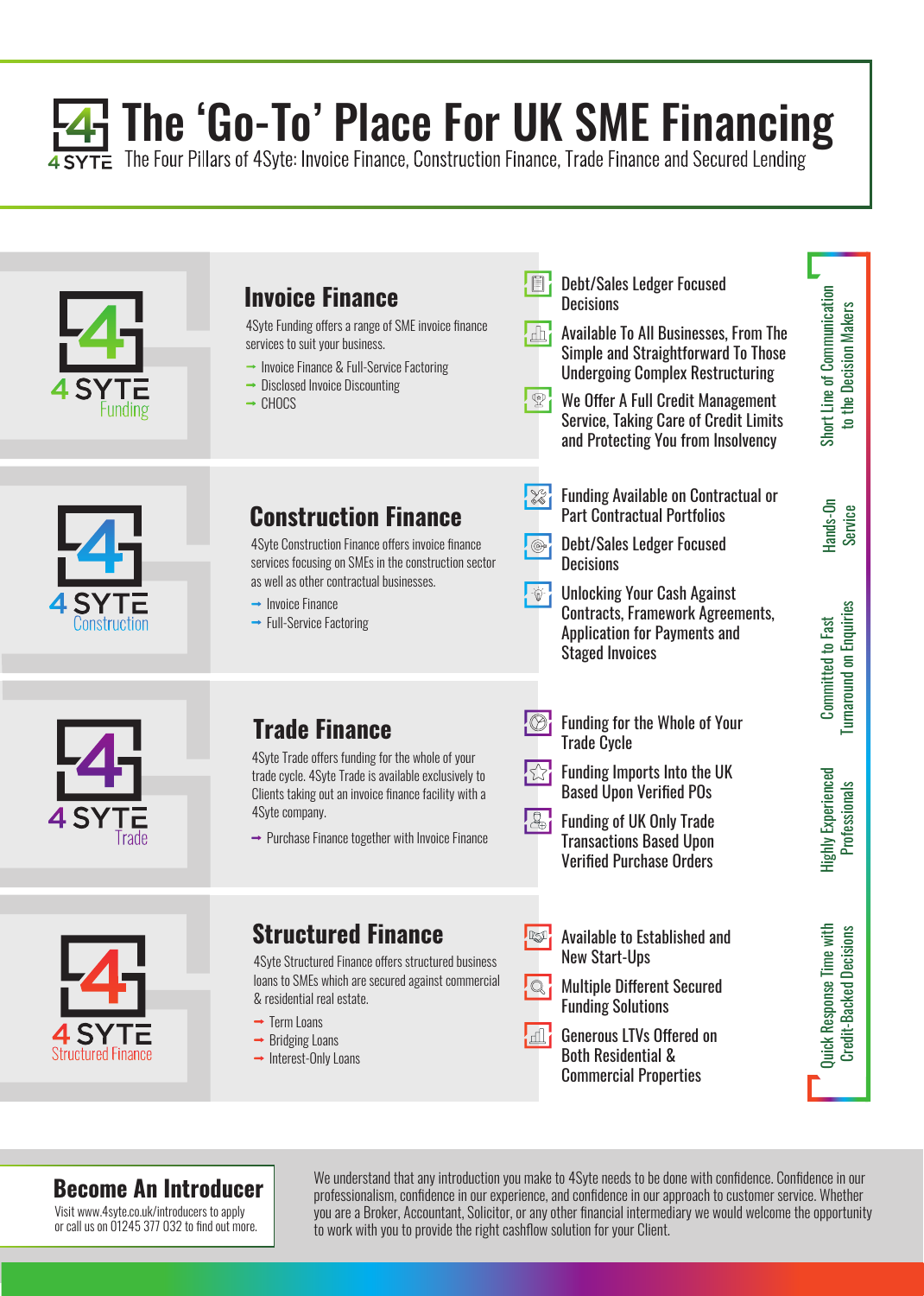

With the continuous growth of 4Syte Group, we have expanded our offices in London and Yorkshire.



**Our New London Office** 

> 27 Furnival Street. London EC4A 1JQ

Central location and the home of 4Svte **Structured Finance** 







**Our New Yorkshire Office** Hub 26. Hunsworth In. Cleckheaton BD19 4LN

4Syte's base in the North and the home of 4Syte Construction



# Some highlights from 2021



## **4Syte Group entered into an agreement with Barclays for the transfer of assets from the Bank's factoring portfolio**

The deal was a significant step in the growth of the 4Syte factoring business which has continued to thrive despite the pandemic.

"We are very pleased to have agreed the transfer of this factoring portfolio and are looking forward to welcoming a new set of clients into the 4Syte family," said Nick Sellars.

## **4Syte Structured Finance secured significant senior credit facility to support its continued growth**



**BARCLAYS** 

The new funding line supports 4Syte Structured Finance in further expanding its portfolio, which has seen a rapid growth since the firm's inception in January 2019.

"This relationship highlights our strength in the secured lending market. The funding line enables us to support even more SMEs with our niche loan products and appetite to lend to established and start-up businesses alike," said Paul Fenton.

What an absolute **stark contrast 4Syte has been to our previous experience**. In the short time our company has been with **4Syte you have been more help to us than in the past 20 years**. Thank you so much for your help when needed rather than when it happens to suit you. Your flexibility makes

life much easier for me.  $\Box$  Happy Client



## **The Power of 'Foresight'**

Qualities we expect our clients and partners to experience in our dealings; *forethought, anticipation, forward-planning, circumspection, attentiveness, vigilance, prudence, care, caution, precaution, readiness, preparedness.*